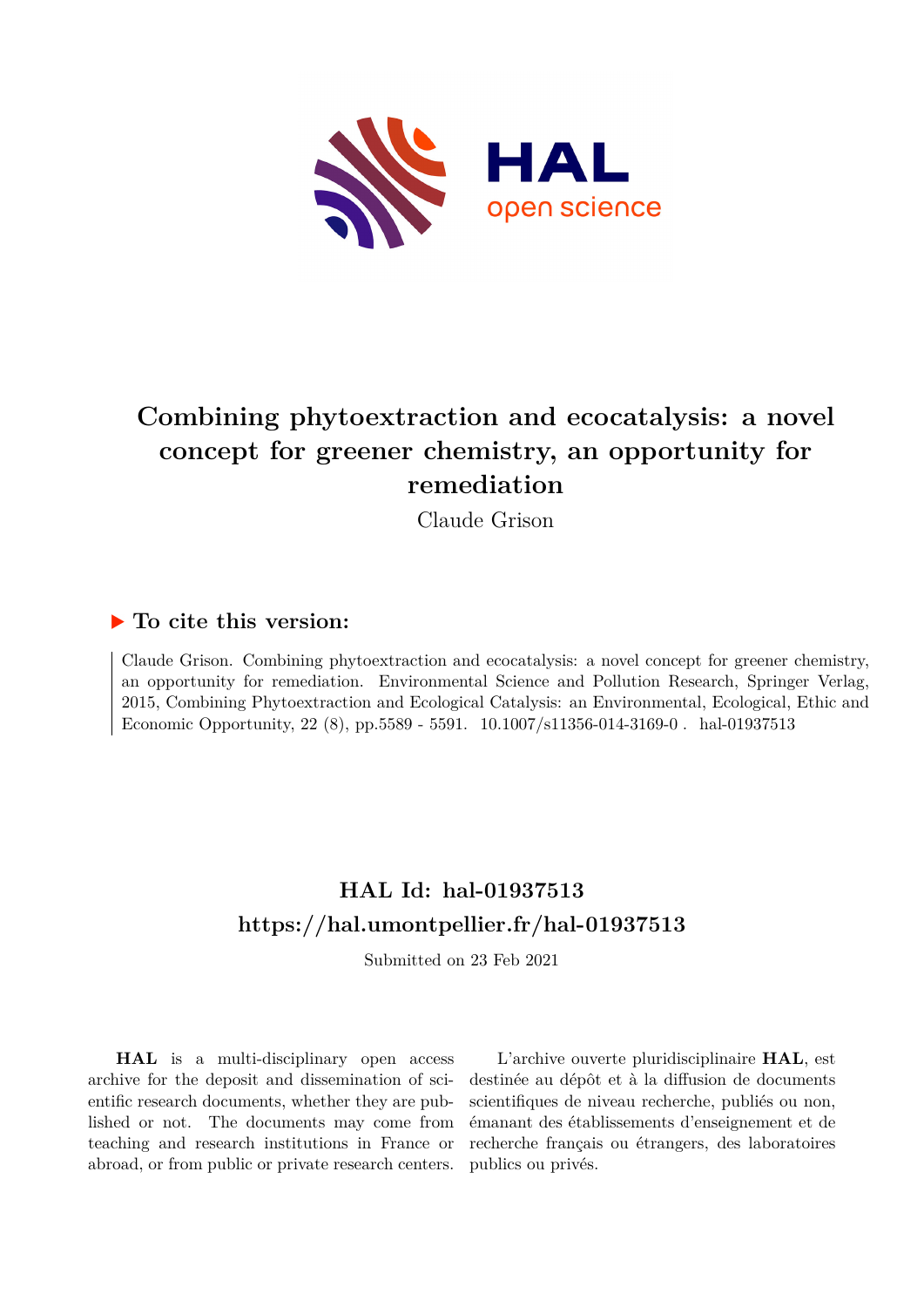EDITORIAL

## Combining phytoextraction and ecocatalysis: a novel concept for greener chemistry, an opportunity for remediation

Claude Grison

Received: 29 May 2014 /Accepted: 5 June 2014 /Published online: 20 June 2014  $\oslash$  Springer-Verlag Berlin Heidelberg 2014



Scientific evidence shows that ecosystems are under unprecedented pressure, threatening prospects for sustainable development. The long history of mining operations has led to the accumulation of trace elements (TE) in the environment. Metal releasing is estimated to be 22,000 tons of cadmium, 939,000 tons of copper, 783,000 tons of lead and 1,350,000 tons of zinc in the environment for the period of 1950–2000. The problem is extremely important for different reasons: soils, floodplains, fields and rivers are contaminated. Environmental issues are inevitably following health issues when human population end up being exposed to heavy metal

C. Grison  $(\boxtimes)$ 

pollution: nervous diseases, kidney or lung malfunctions and bone malformations are clearly linked with heavy metal exposure. TE are persistent in ecosystems and living organisms. They are not biodegradable and tend to get increasingly concentrated in living organism along food chains in the magnification process. The high toxicity of TE in soil, water resources, and crops affect public health.

The overall impact of mining on ecosystems is serious. Technical feasibility and costs obviously limit soil remediation initiatives: in the case of metal pollution, the conventional method is excavation followed by burial of a waste site for an estimated cost of US\$400,000 per treated hectare. Long-term solutions with lower operating costs are increasingly taken into consideration: phytoremediation appears as a sustainable technique to reclaim land. The ecological solution means public acceptance.

In spite of their toxicity, heavy metals can also exert a selective pressure on living organisms and thus drive

Responsible editor: Philippe Garrigues

FRE 3673–Bioinspired Chemistry and Ecological Innovations –CNRS, University of Montpellier 2, Stratoz–Cap Alpha, Avenue de l'Europe, 34830 Clapiers, France e-mail: claude.grison@cnrs.fr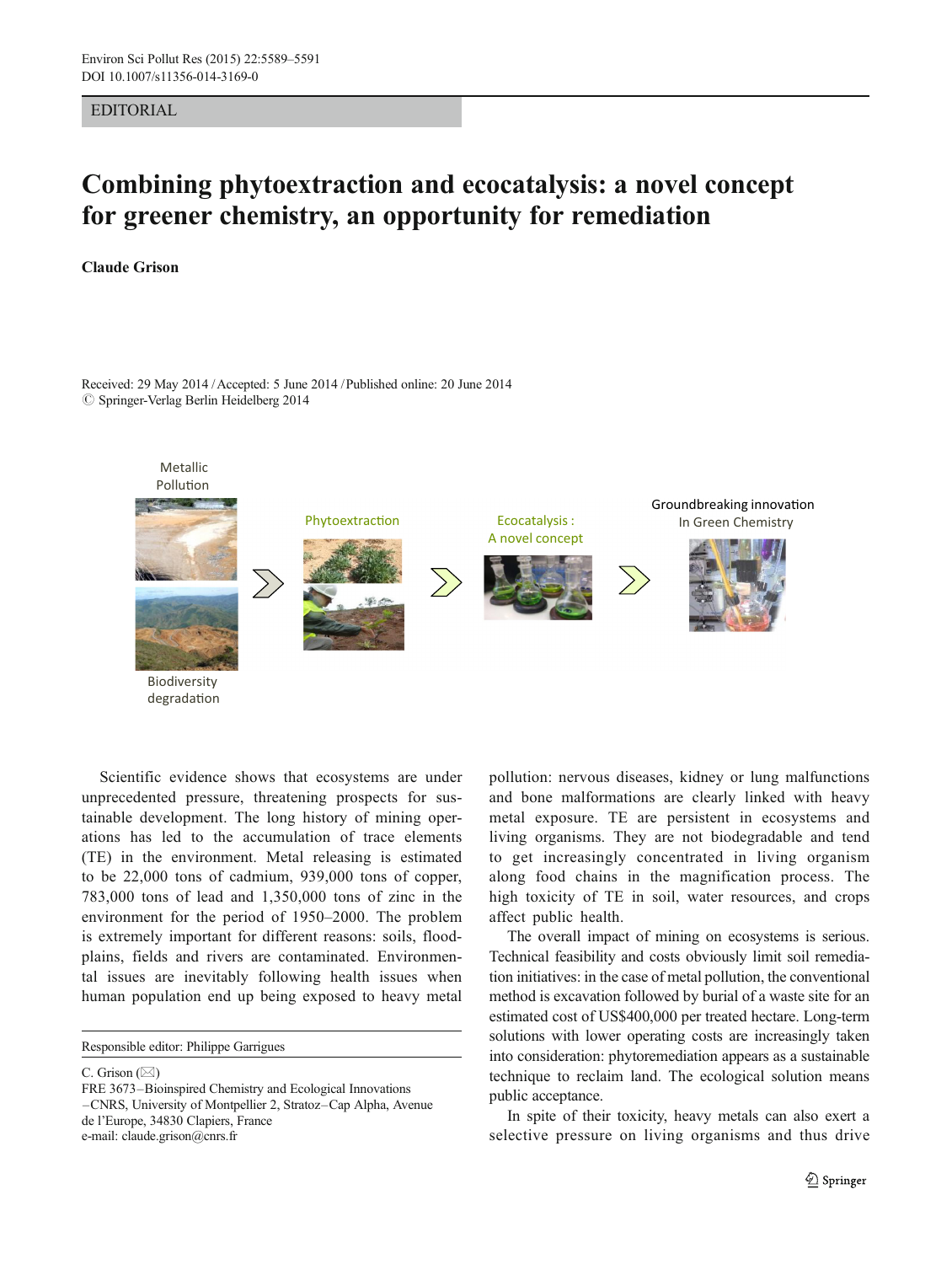evolution. Metal-tolerant plant species are able to grow on metal-contaminated soils while metal hyperaccumulating plant species can extract, transport and concentrate metals from soils into their above-ground parts. By definition, a hyperaccumulator accumulates at least 100 mg  $kg^{-1}$  of Cd, As and 1000 mg  $kg^{-1}$  of Co, Cu, Cr, Pb or Ni and 10,000 mg  $kg^{-1}$  of Mn or Zn (mg  $kg^{-1}$  are also often referred to as parts per million or ppm; ppm is the unit conventionally used in ecology while mg  $kg^{-1}$  is the unit in the international system—mg of metal are measured per kg of dry vegetal matter). About 450 metal hyperaccumulators have been discovered throughout the world.

In the south of France, former mines around Saint-Laurent-Le-Minier host a unique biodiversity: the ecotype of Noccaea caerulescens from Ganges was found to accumulate Zn and Cd with levels above 10,000 mg  $kg^{-1}$  of Zn. As they successfully adapted, endemic metal hyperaccumulators could be a tool to remediate metallic trace element pollution: more recently, Anthyllis vulneraria, a legume species as well as a zinc hyperaccumulator has showed potential for phytoextraction in Gard. This is a rare species to be both a leguminous and a metal hyperaccumulating plant. Therefore, the first utilization of A. vulneraria in phytoextraction is proposed.

In New Caledonia, the context is different. The island is estimated to account for 20 to 25 % of the world nickel resources. Industrial activities around nickel account for 10 % of the island's gross domestic product and could increase to 30–40 % in the upcoming years. New Caledonian mines are opencast, and before exploitation starts, vegetation, topsoil and upper soil horizons were removed. High-grade ores such as garnierite or saprolite are becoming scarce; new low-grade lateritic ores are being used with larger excavations. This inevitably leads to increased waste production in ore processing. Thus, the overall impact of mining on ecosystems is serious, with perturbations on water flows, soil erosion, contaminated sediment transport and bioaccumulation issues. Phytoremediation has a high potential in New Caledonia: the island is a metallophyte flora hotspot with 2,153 species (83 % endemics) identified on ultramafic soils. Twenty-seven past experiences in phytoremediation have been reported: 52 programs mainly considered species selection and agronomic techniques for the development of a sustainable plant cover on mine sites. Nickel and manganese phytoextraction

was not considered, because a considerable limit of phytoextraction remained. This phytotechnology generates a new waste: contaminated biomass. It only shifts the metal contamination issue from soil to biomass and without credible outlets of contaminated biomass: phytoextraction will not be fully developed. Plant ashes with low metal content are to be considered as problematic phytotoxic waste, a serious drawback of energy production from contaminated biomass. In phytomining, metal hyperaccumulators have been considered as a 'bio-ore'. But, it has led to an economic failure.

This special issue of ESPR describes an innovative alternative which is to use the contaminated biomass to produce green catalysts. It is conceptually very different from phytomining and could overcome the limits of this technology.

Taking advantage of the adaptive capacity of particular plants to hyperaccumulate the transition metals in its aerial parts, it is possible to address the direct use of metals derived from plants as supported catalysts in organic chemistry. Plants and metallic wastes are directly recovered and transformed into green catalysts. The original polymetallic systems serve as heterogeneous catalysts in synthetic transformations allowing access to molecules with high added value for fine and industrial chemicals. The approach opens greener and broader perspectives in terms of new environmental and socioeconomic challenges.

Grison et al. are the pioneers in turning plants and metallic wastes into a resource through innovative technologies, processes and services. In this issue, authors are revealing that recycling wastes of plant and mine tailings constitute the starting point of an unprecedented concept in chemistry, namely 'ecocatalysis'. The development of this new concept is creating a paradigm shift in sustainable and green chemistry: metallic wastes are becoming new ecofriendly and efficient catalytic systems.

At the present time, combining phytoextraction and ecocatalysis is emerging as a promising strategy for developing new and valuable reactions. It has also attracted considerable attention as it enables unprecedented transformations that are not possible by using transition metal complex or organocatalyst. The results are the first use of biomass derived from phytoextraction in organic synthesis. They constitute an encouragement for the economic development of phytoextraction and remediation programs